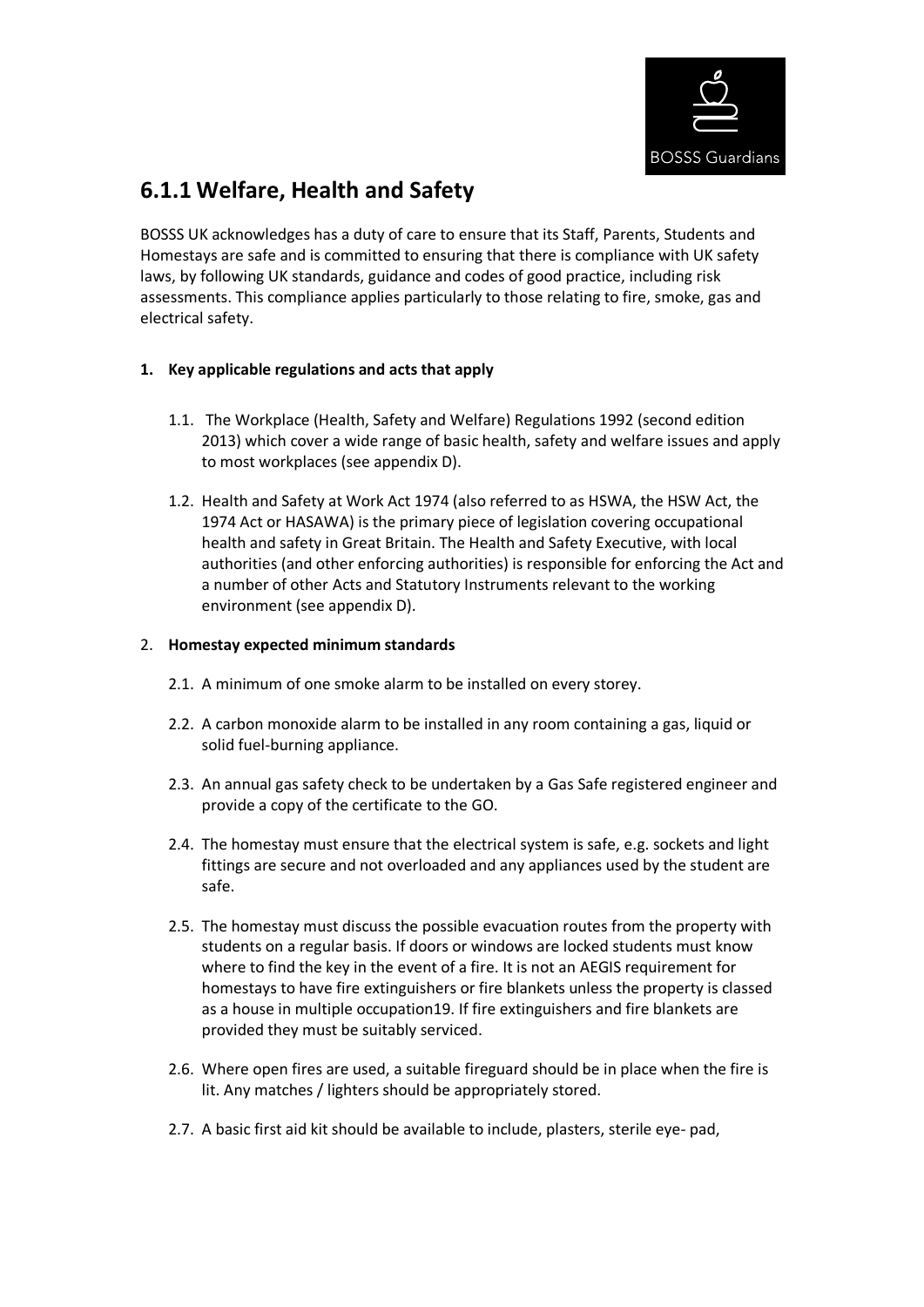

triangular bandage, safety pins, non-medicated wound dressing, disposable gloves, leaflet giving guidance on first aid.

- 2.8. Any prescription medication and drugs should be kept safely especially when hosting young students.
- 2.9. Alcohol should be appropriately stored.
- 2.10. The homestay should have an awareness of basic food hygiene when preparing meals for students.
- 2.11. The homestay should ensure that any food purchased by the students is properly stored.
- **2.12. We highly recommend that students use UK plugs only and do not to use overseas adaptors, as these can be a source of fire.**

#### **3. Assessment & Annual Visit**

- 3.1. The GO will conduct an initial assessment visit in person to each homestay before placing any students within the household.
- 3.2. During this visit, suitable health and safety checks will be conducted and a simple risk assessment of the property undertaken along with a check on the suitability of the accommodation. This will be recorded in the Interview and Assessment form completed.
- 3.3. The GO will perform an annual visit in person to the homestay to ensure they still meet the Heath & Safety requirements
- 3.4. As part of our initial assessment visit and annual inspection visit we will check that the homestay meets the minimum Health and Safety requirements noted in section 2. This will include a check of the homestays smoke alarms and also carbon monoxide monitors if appropriate.

### **4. Record Keeping and Confidentiality**

- 4.1. A written record will be kept by the BOSSS UK of all homestay assessments and annual visits.
- 4.2. All correspondence, statements and records relating to homestay assessments and annual visits will be kept confidential and can be accessed only by people who need to see the information in line with data protection requirements. For example, our regulator AEGIS may request to see them during the process of renewing membership.

#### 5. **Table of substantive changes following June 2021 review**

| Where | What |
|-------|------|
|-------|------|